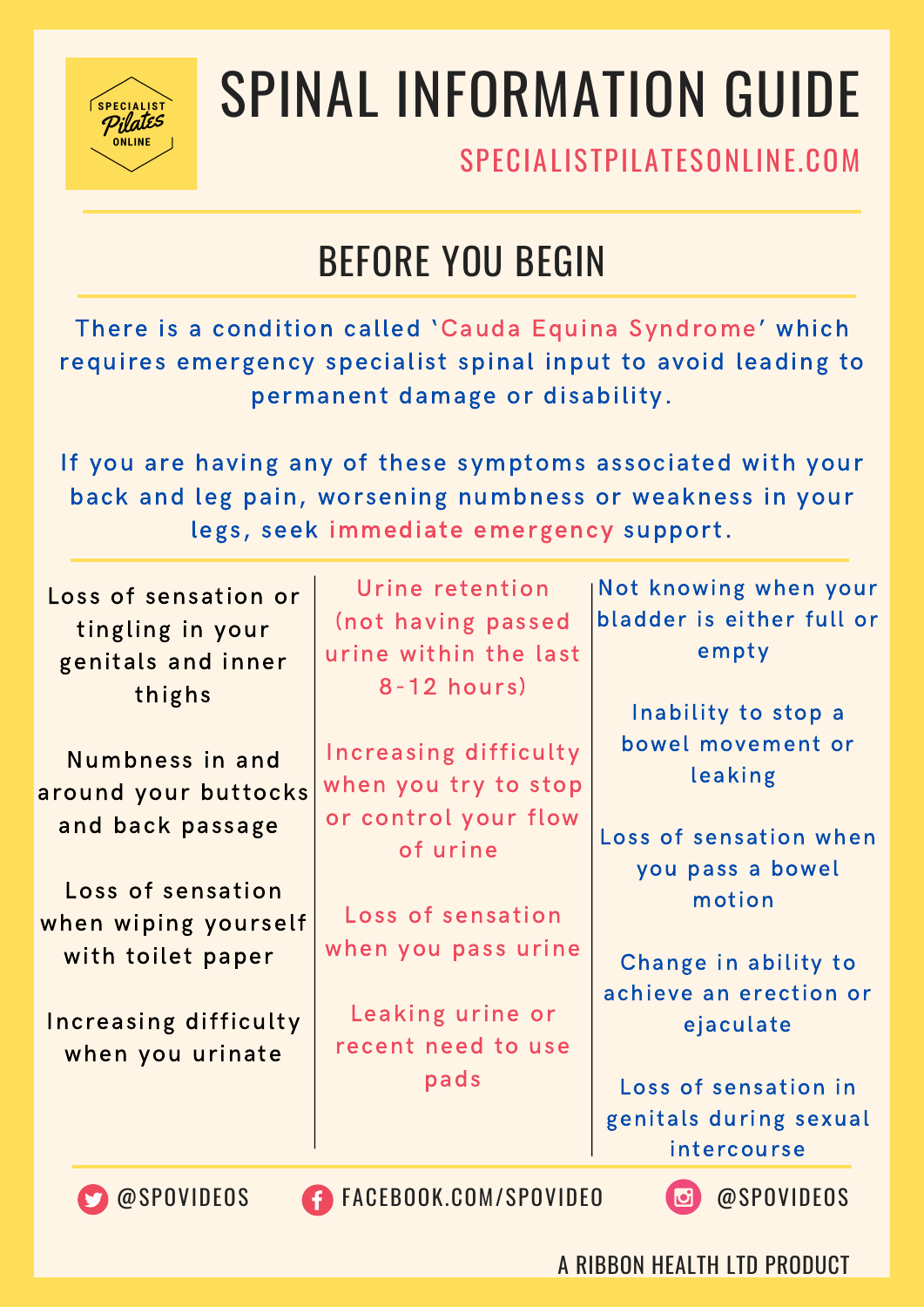



#### WARNING SIGNS CHECK: COMPLETE

As Physiotherapists we always advise patients to check if they are experiencing any of the symptoms listed above in addition to their back and leg pain, numbness and weakness.

If you do not have any of the warning symptoms listed above, it's recommended by the National Institute of Clinical Excellence and by Chartered Physiotherapists, GPs and Consultants that you exercise to improve core muscles to manage your back pain and reduce your risk of your back pain returning.



@SPOVIDEOS FACEBOOK.COM/SPOVIDEO @SPOVIDEOS

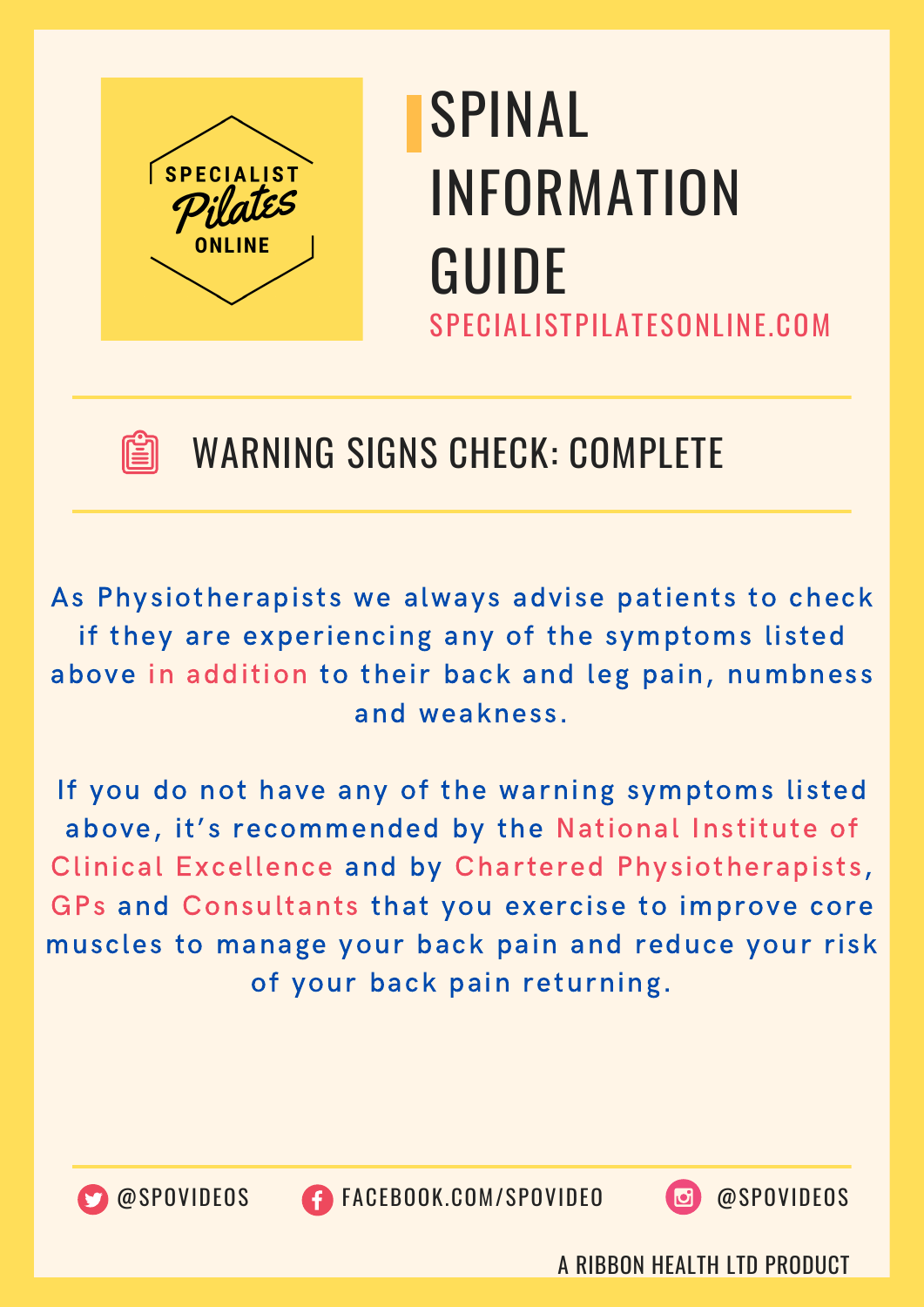



#### WHY DO I KEEP GETTING BACK PAIN?

There are many reasons why people can suffer back pain episodes but the top most common reasons are:

- Poor Posture
- Poor core stability
- Joint stiffness
- Weak back muscles
- Tight hamstrings
- Reduced balance
- Poor proprioception (the awareness of where your joints are)
- Prolonged sitting or static postures
- Repetitive postures or heavy lifting
- Poor training techniques with gym based tasks
- Poor habits with functional activities, such as bad lifting techniques when lifting heavy items
- Working in tight spaces or awkwards postures, e.g. Plumbers, Paramedics, nurses, manual workers, mechanics to name a few!

@SPOVIDEOS FACEBOOK.COM/SPOVIDEO @SPOVIDEOS

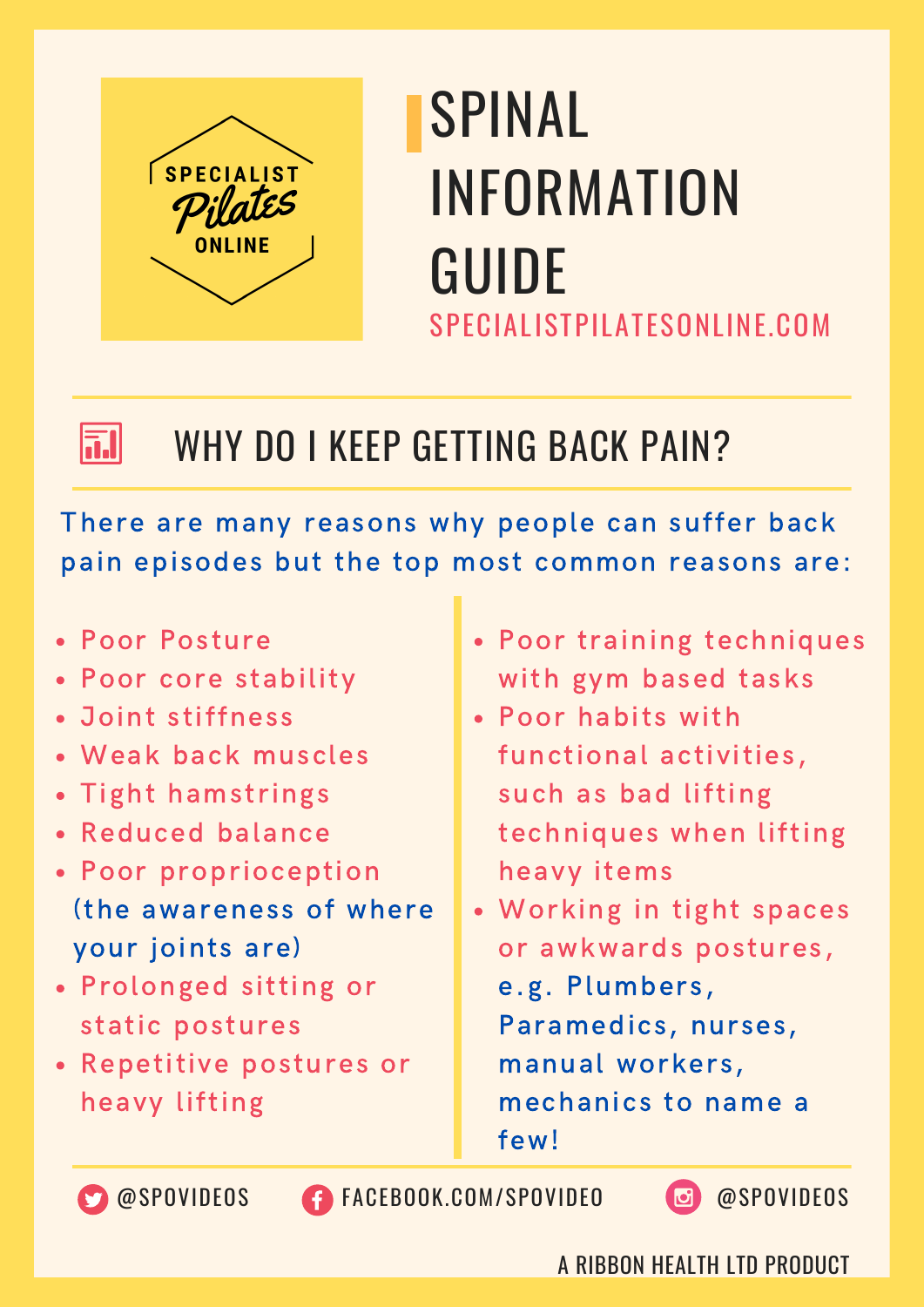

#### HOW CAN I MANAGE MY ACUTE BACK PAIN?

#### As Specialist Physiotherapists we advise:

- Keep active by taking regular walks
- Breaking up static postures during your day (standing up after 20-25 minutes if you have been sitting to off load the static loading going through your spine).
- Use warm baths, warm hot water bottles or heat pads to reduce muscle spasm.
- Follow a regular exercise programme such as our Specialist Pilates back pain exercises that we guide you through step by step.
- See a Physiotherapist or GP to check your symptoms if your symptoms do not start to resolve within 6-12 weeks despite following the above advice and partaking in regular Pilates exercises such as our Specialist Pilates Online sequences.

@SPOVIDEOS FACEBOOK.COM/SPOVIDEO @SPOVIDEOS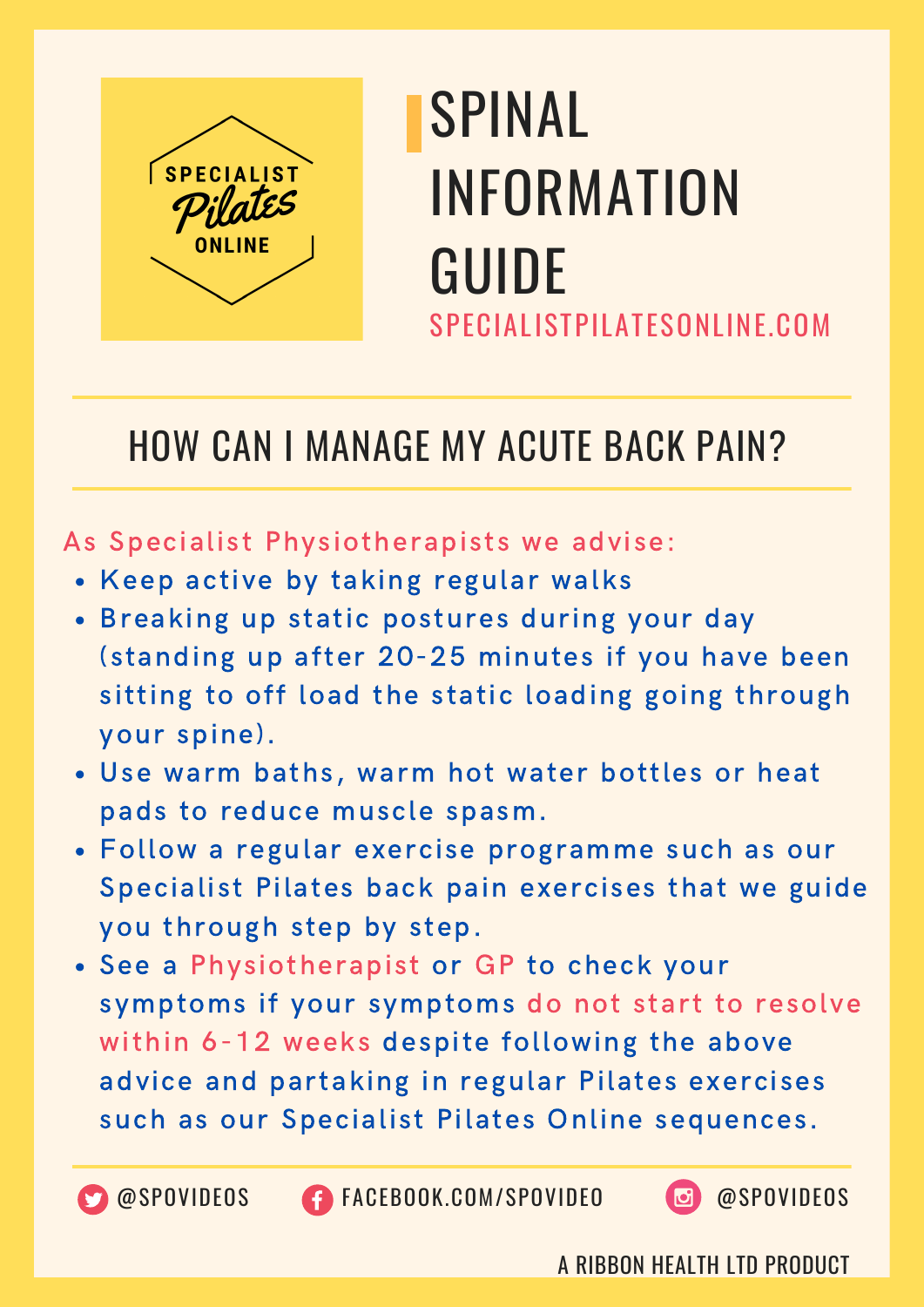

#### DON'T KNOW WHERE TO START?

Our Specialist Pilates Online back pain videos have been specifically designed by Specialist Physiotherapists to address all the risk factors associated with back pain. They will rehabilitate you to improve your spinal health leading to an overall reduction of back pain in the longer term.

Start with the Specialist Pilates Online beginner exercises and aim to practice Pilates at least 2-3 times a week, minimum. Try to incorporate good postures during your day to help compliment your routines. We have produced some chair based exercises and neural stretches that you can do at work to help control your symptoms through the day.



@SPOVIDEOS FACEBOOK.COM/SPOVIDEO @SPOVIDEOS

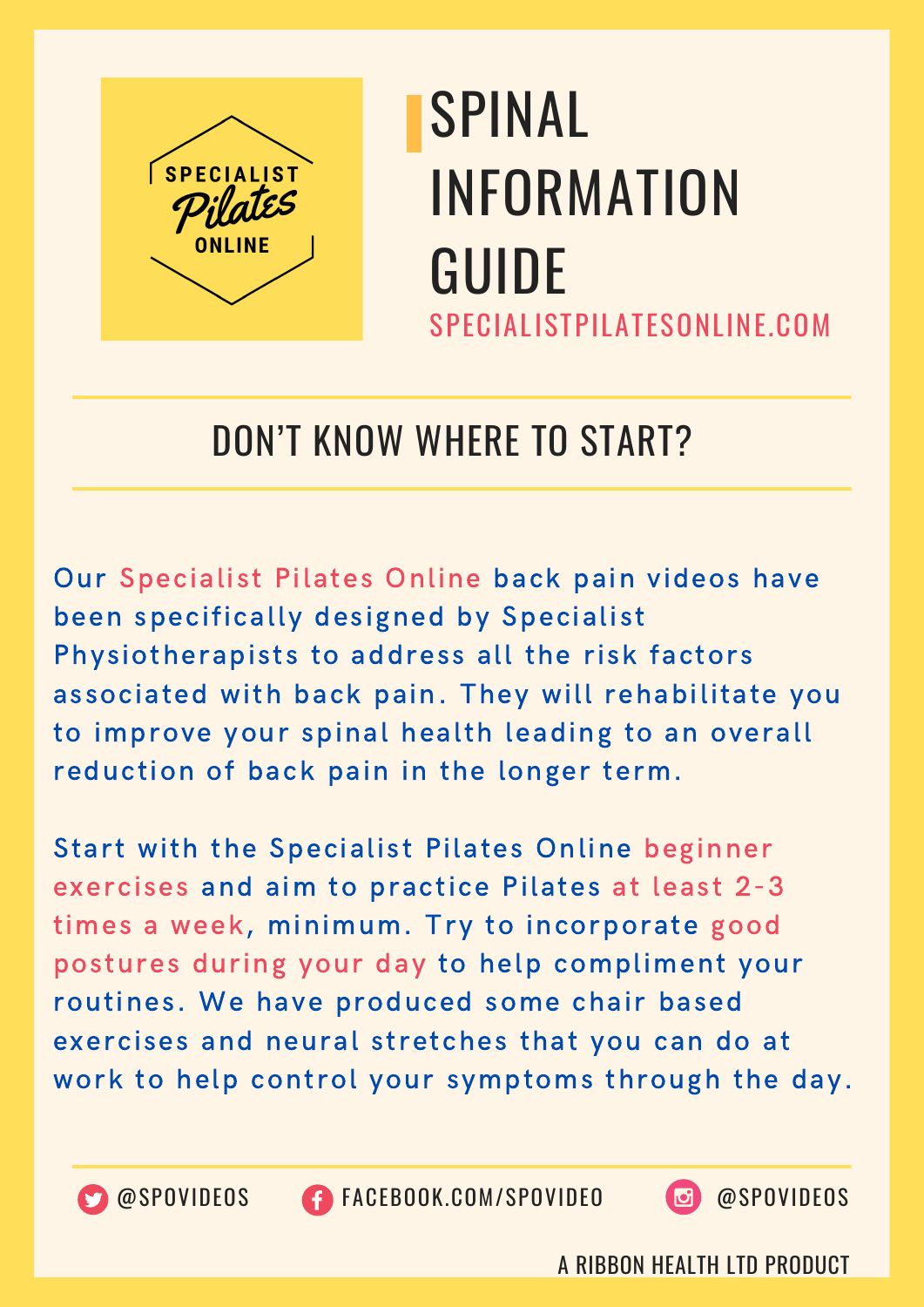

#### INFLAMMATORY SPINAL CONDITIONS

'Spondyloarthropathies' refers to a group of several different diseases which includes:

- Ankylosing spondylitis
- Psoriatic arthritis
- Reactive arthritis
- Undifferentiated spondyloarthropathy
- Inflammatory bowel disease-associated arthritis.

Each one of these conditions is unique in its individual characteristics. All of them can involve inflammation of the axial skeleton (spine and sacroiliac joints).



@SPOVIDEOS FACEBOOK.COM/SPOVIDEO @SPOVIDEOS

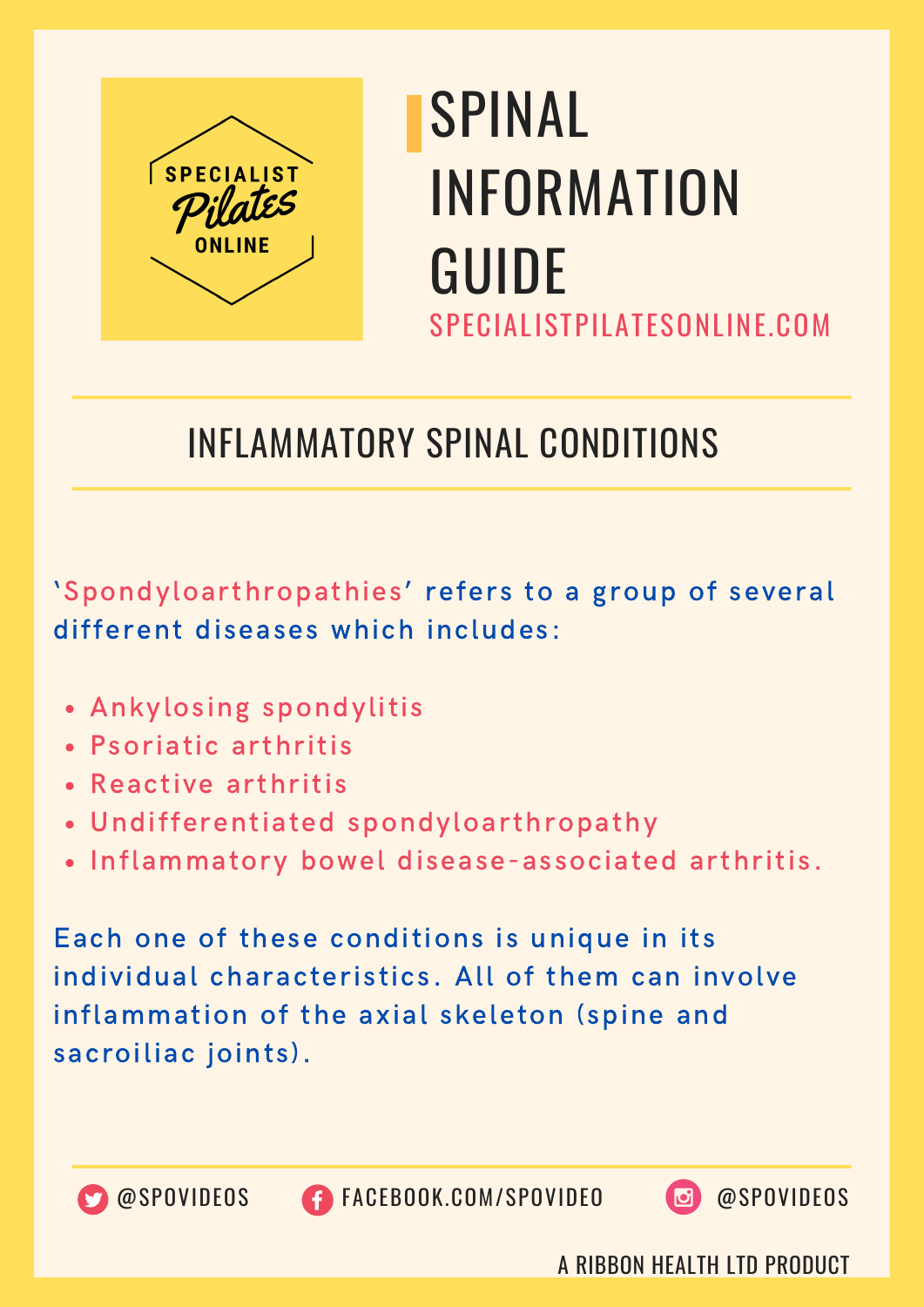

#### SPONDYLOARTHOPATHIES MAY BE CAUSING YOU OTHER ASSOCIATED SYMPTOMS LINKED WITH THE SPONDYLOARTHRITIS SUCH AS:

- Pain at the sites where tendons and ligaments attach to bone (Enthesis pain)
- Your arthritis may be related to the skin condition, psoriasis (psoriatic spondyloarthritis)
- Your arthritis may be related to bowel conditions, such as Crohn's disease or ulcerative colitis (Enteropathic arthritis)
- Your arthritis might be worse after an infection (reactive spondyloarthritis)
- TirednessPain and swelling in your finger and toe joints
- Tenderness at the base of your pelvis
- Chest pain
- Eye inflammation



**CO** @SPOVIDEOS **FACEBOOK.COM/SPOVIDEO @**SPOVIDEOS

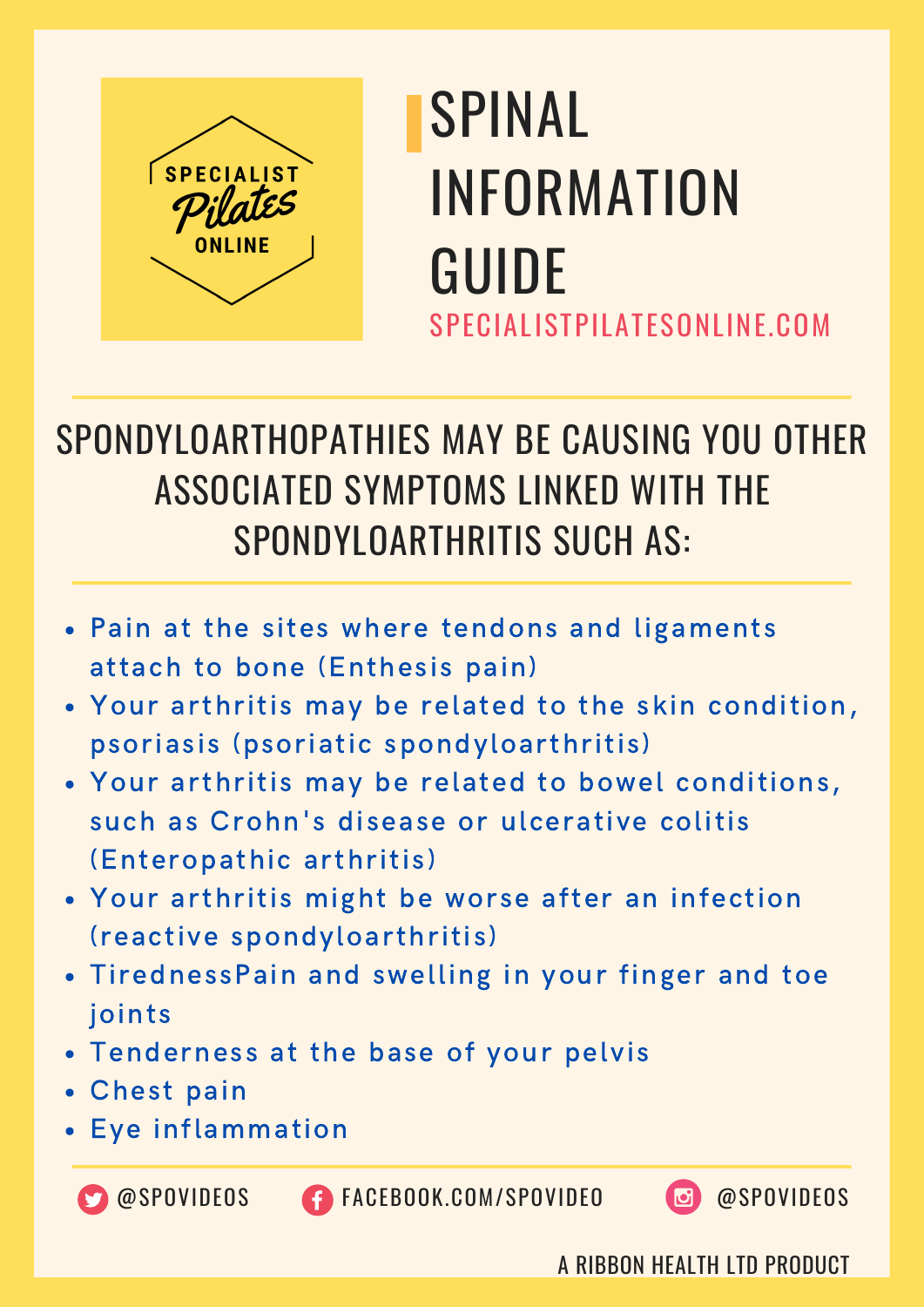

#### I HAVE ANKYLOSING SPONDYLITIS, WHAT DOES IT MEAN?

Ankylosing Spondylitis (AS) predominantly affects the spine and may lead to severe stiffness of the back, pain into the sacroiliac joints (joints where the base of the spine meets the pelvis), the buttocks or back of the thigh.

Spondylitis means inflammation in the joints causing aching and stiffness in the back, it may settle down, but may also persist for many years despite medications prescribed by your GP or Specialist.



@SPOVIDEOS FACEBOOK.COM/SPOVIDEO @SPOVIDEOS

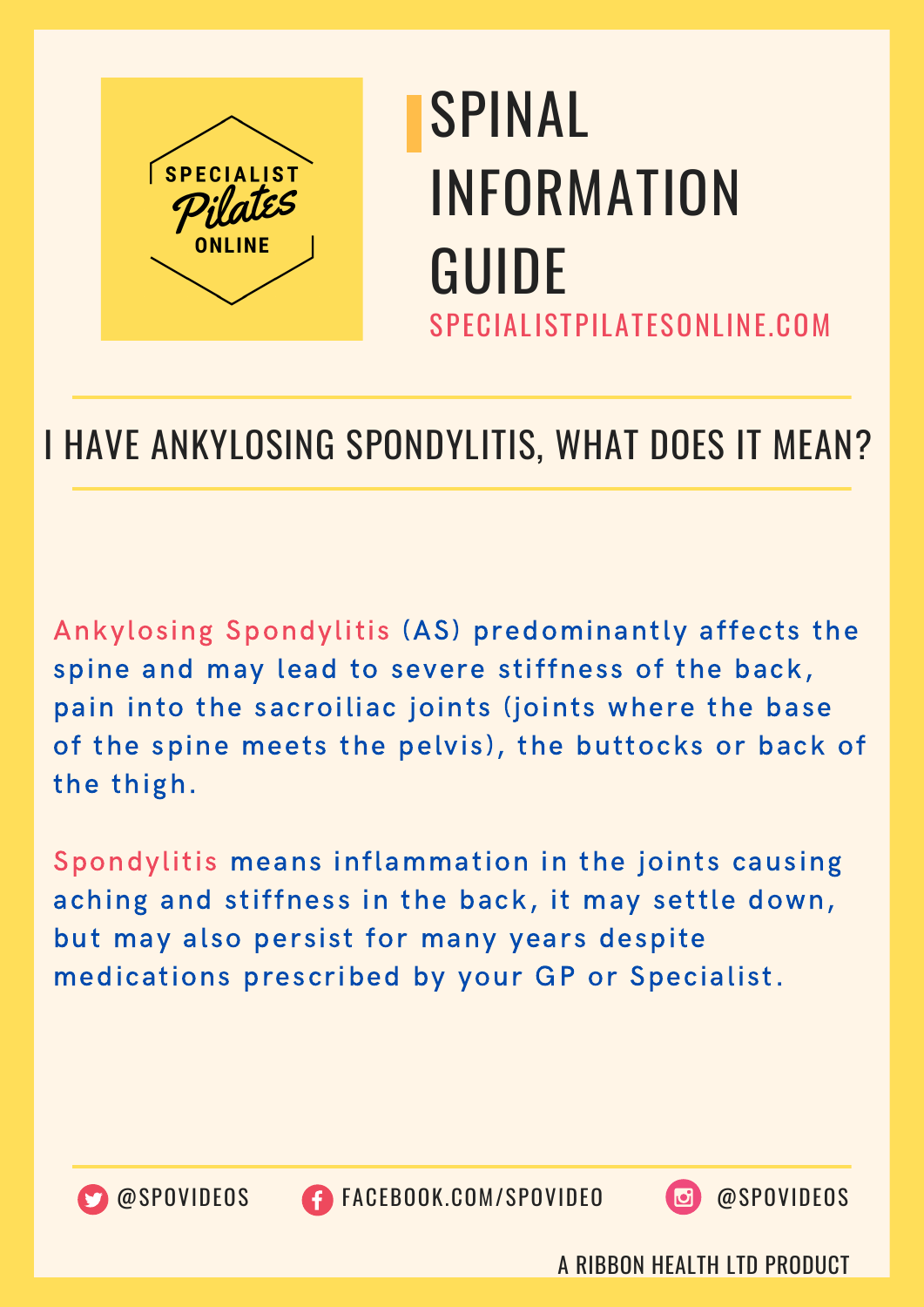

#### CAN I EXERCISE WITH ANKYLOSING SPONDYLITIS?

Exercise is strongly recommended to help AS and it's advised you stay as active as possible. Our Specialist Pilates Online videos will provide you with a gentle and effective way to exercise your back with breathing control that will help incorporate regular exercise into your day to day routine.

Our Specialist Pilates Online videos are suitable for patients with AS, alongside other inflammatory conditions and is one of the most important things that you can do to help yourself.

Postural exercises are essential to stop your posture from becoming more stooped and bent over and it's also vital to: increase range of movement; improve breathing control; improve balance, muscle strength and flexibility; and to help keep symptoms manageable.



@SPOVIDEOS FACEBOOK.COM/SPOVIDEO @SPOVIDEOS

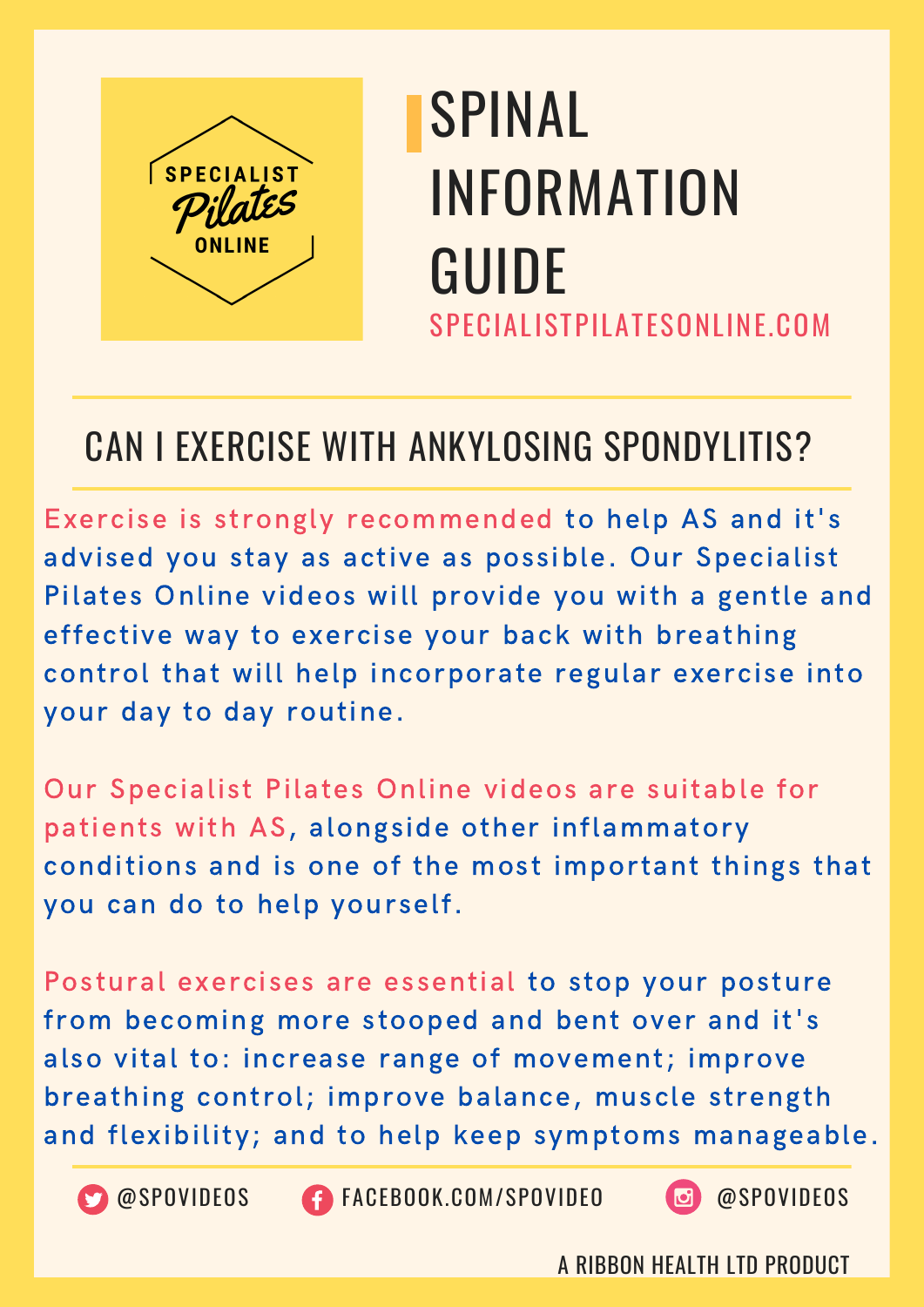

#### WHAT IS LUMBAR SPINAL STENOSIS AND CAN I DO SPECIALIST PILATES ONLINE?

Lumbar spinal stenosis is a common cause of back and lower leg symptoms in the elderly, affecting approximately 1 in 1000 of people aged over 65. Narrowing of the spinal canal can lead to symptoms in the buttocks, calf and anterior thigh with low back pain and is usually aggravated by long distance walking, repetitive bent over or stooped postures. Symptoms can be relieved by resting or sitting down briefly.

Our Specialist Pilates Online exercises are suitable for Lumbar Spinal Stenosis and we advise you start with the beginner or our chair based exercises for at least 6 weeks before trying higher level exercises or during any flare ups. A high volume of people use the beginner level exercises on a permanent, long term basis to manage their symptoms effectively to keep their symptoms at bay.



@SPOVIDEOS FACEBOOK.COM/SPOVIDEO @SPOVIDEOS